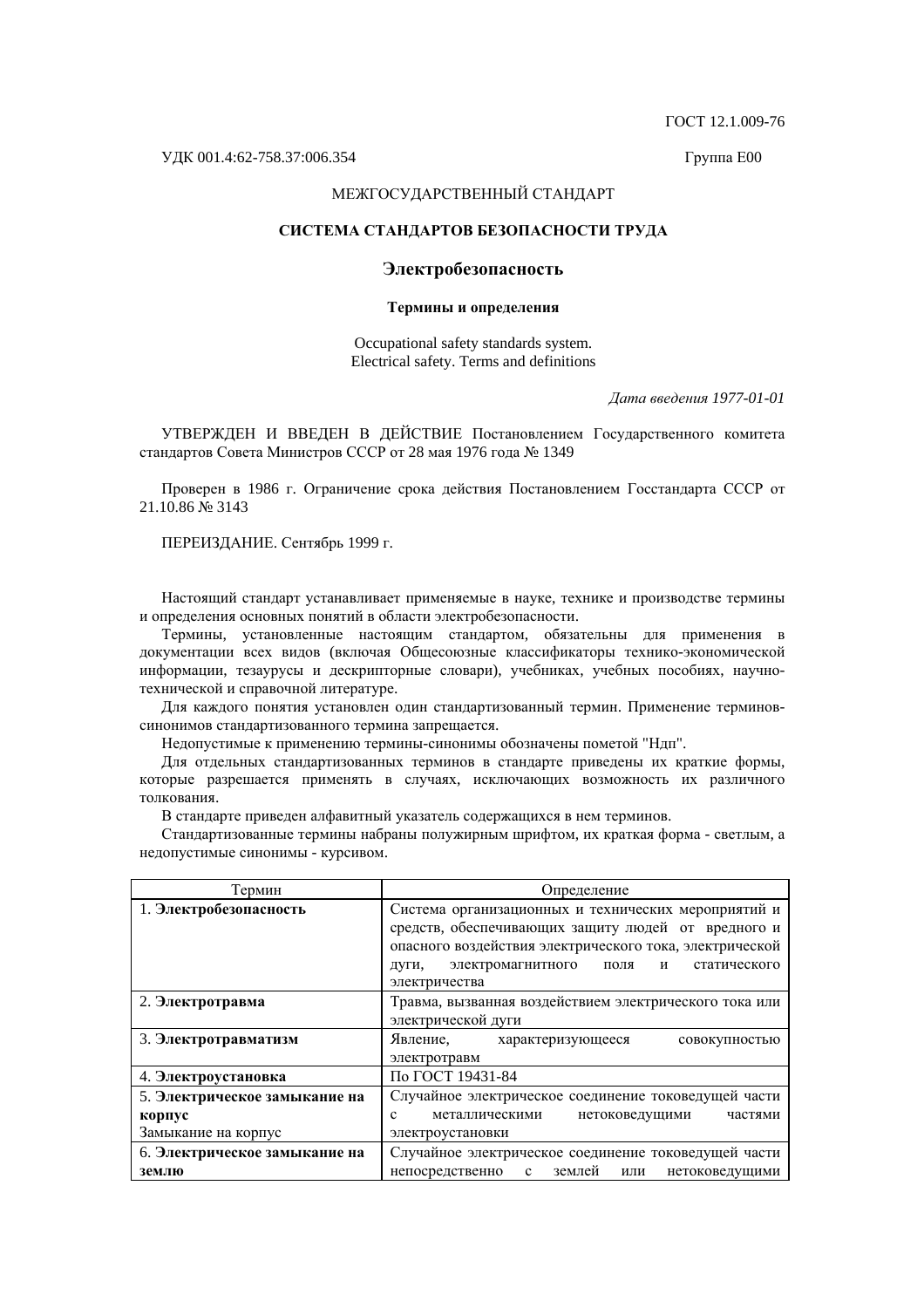| Замыкание на землю                   | проводящими конструкциями,<br>или предметами,<br>He<br>изолированными от земли                            |  |  |
|--------------------------------------|-----------------------------------------------------------------------------------------------------------|--|--|
| 7. Ток замыкания на землю            | Ток, проходящий через место замыкания на землю                                                            |  |  |
| 8. Зона растекания тока              | за пределами которой электрический<br>Зона земли,                                                         |  |  |
| замыкания на землю                   | потенциал, обусловленный токами замыкания на землю,                                                       |  |  |
| Зона растекания тока                 | может быть условно принят равным нулю                                                                     |  |  |
| 9. Напряжение относительно           | Напряжение относительно точки земли, находящейся вне                                                      |  |  |
| земли                                | зоны растекания тока замыкания на землю                                                                   |  |  |
| 10. Однофазное прикосновение         | Прикосновение<br>одной<br>фазе<br>электроустановки,<br>$\bf K$                                            |  |  |
|                                      | находящейся под напряжением                                                                               |  |  |
| 11. Однополюсное                     | Прикосновение к полюсу электроустановки, находящейся                                                      |  |  |
| прикосновение                        | под напряжением                                                                                           |  |  |
| 12. Двухфазное прикосновение         | Одновременное<br>прикосновение<br>фазам<br>К<br>двум<br>электроустановки, находящейся под напряжением     |  |  |
| 13. Двухполюсное                     | Одновременное<br>прикосновение<br>$\bf K$<br>полюсам<br>двум                                              |  |  |
| прикосновение                        | электроустановки, находящейся под напряжением                                                             |  |  |
| 14. Ощутимый ток                     | Электрический ток, вызывающий при прохождении через                                                       |  |  |
|                                      | организм ощутимые раздражения                                                                             |  |  |
| 15. Неотпускающий ток                | Электрический ток, вызывающий при прохождении через                                                       |  |  |
|                                      | человека непреодолимые судорожные сокращения мышц                                                         |  |  |
|                                      | руки, в которой зажат проводник                                                                           |  |  |
| 16. Фибрилляционный ток              | Электрический ток, вызывающий при прохождении через                                                       |  |  |
|                                      | организм фибрилляцию сердца                                                                               |  |  |
| 17. Пороговый ощутимый ток           | Наименьшее значение ощутимого тока                                                                        |  |  |
| Ндп. Порог ощутимого тока            |                                                                                                           |  |  |
| 18. Пороговый неотпускающий          | Наименьшее значение неотпускающего тока                                                                   |  |  |
| ток                                  |                                                                                                           |  |  |
| Ндп. Порог неотпускающего тока       |                                                                                                           |  |  |
| 19. Пороговый                        | Наименьшее значение фибрилляционного тока                                                                 |  |  |
| фибрилляционный ток                  |                                                                                                           |  |  |
| Ндп. Порог фибрилляционного          |                                                                                                           |  |  |
| тока                                 |                                                                                                           |  |  |
| 20. Напряжение прикосновения         | Напряжение между двумя точками цепи тока, которых<br>одновременно касается человек                        |  |  |
| 21. Напряжение шага                  | Напряжение<br>между<br>двумя<br>точками<br>цепи<br>тока,                                                  |  |  |
|                                      | находящихся одна от другой на расстоянии шага, на                                                         |  |  |
|                                      | которых одновременно стоит человек                                                                        |  |  |
| 22. Защита от прикосновения к        | Устройство,<br>предотвращающее прикосновение<br>или                                                       |  |  |
| токоведущим частям                   | приближение на опасное расстояние к токоведущим                                                           |  |  |
| Защита от прикосновения              | частям                                                                                                    |  |  |
| 23. Защитное заземление              | Преднамеренное электрическое соединение с землей или                                                      |  |  |
|                                      | ее эквивалентом металлических нетоковедущих частей,                                                       |  |  |
|                                      | которые могут оказаться под напряжением                                                                   |  |  |
| 24. Зануление                        | Преднамеренное электрическое соединение с нулевым                                                         |  |  |
| Ндп. Защитное зануление              | защитным проводником металлических нетоковедущих                                                          |  |  |
|                                      | частей, которые могут оказаться под напряжением                                                           |  |  |
| 25. Нулевой защитный                 | Проводник,<br>соединяющий<br>зануляемые<br>части<br>$\mathbf c$                                           |  |  |
| проводник                            | глухозаземленной<br>нейтральной<br>обмотки<br>точкой                                                      |  |  |
|                                      | источника тока или ее эквивалентом                                                                        |  |  |
| 26. Защитное отключение              | Быстродействующая<br>обеспечивающая<br>защита,                                                            |  |  |
|                                      | автоматическое<br>отключение<br>электроустановки<br>при                                                   |  |  |
|                                      | возникновении в ней опасности поражения током                                                             |  |  |
| 27. Электрическое разделение<br>сети | Разделение<br>электрической<br>отдельные<br>сети<br>на<br>электрически не связанные между собой участки с |  |  |
| Разделение сети                      | помощью разделяющего трансформатора                                                                       |  |  |
| 28. Разделяющий                      | трансформатор,<br>Специальный<br>предназначенный<br>ДЛЯ                                                   |  |  |
| трансформатор                        | первичной<br>отделения<br>приемника<br>энергии<br><b>OT</b>                                               |  |  |
|                                      |                                                                                                           |  |  |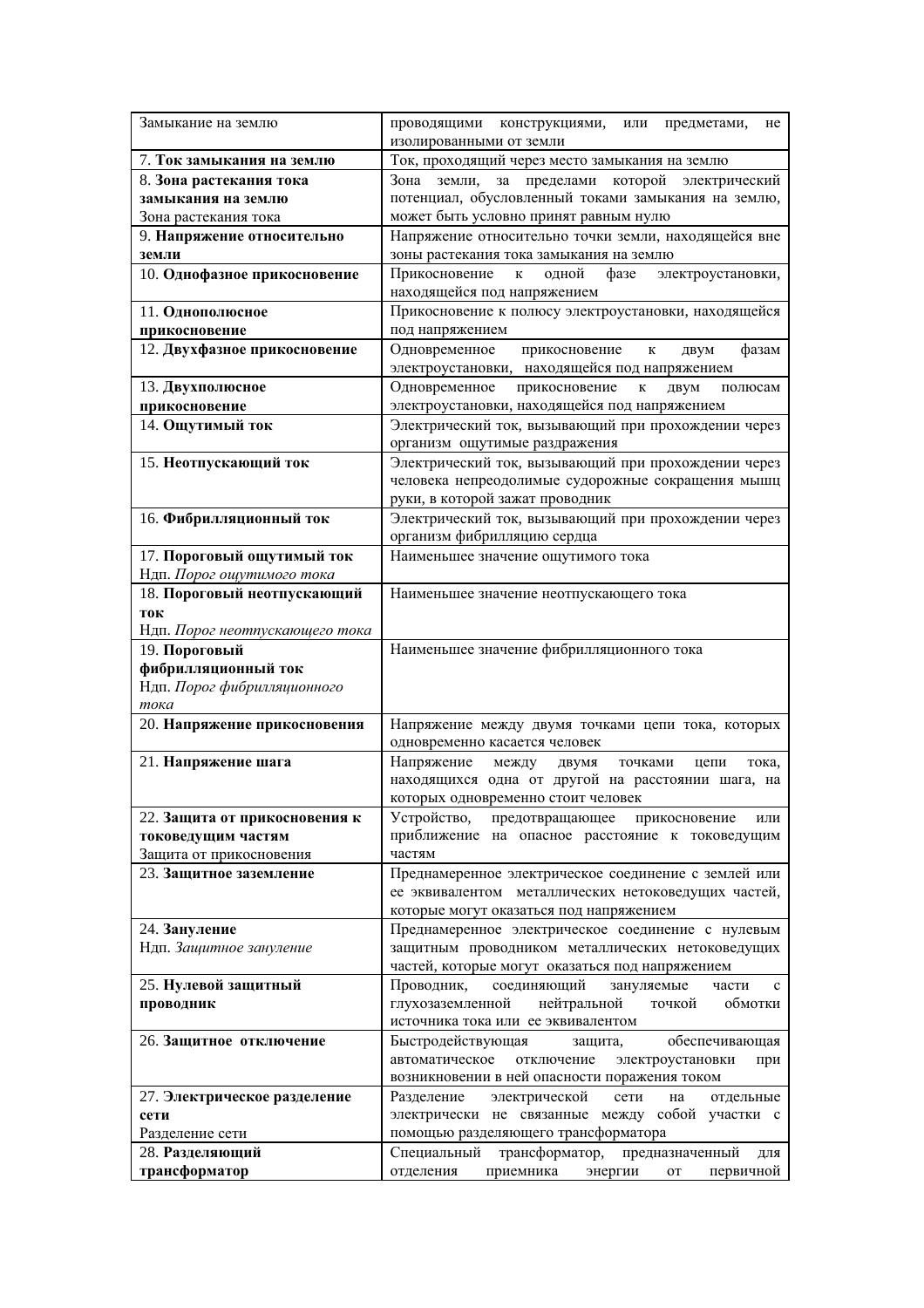|                                                    | электрической сети и сети заземления                                                                                                                                                                 |  |
|----------------------------------------------------|------------------------------------------------------------------------------------------------------------------------------------------------------------------------------------------------------|--|
| 29. Выравнивание потенциала                        | Метод снижения напряжения прикосновения и шага<br>между точками электрической цепи, к которым возможно<br>одновременное прикосновение или на которых может<br>одновременно стоять человек            |  |
| 30. Малое напряжение<br>Ндп. Безопасное напряжение | Номинальное напряжение не более 42 В, применяемое в<br>целях уменьшения опасности поражения электрическим<br>током                                                                                   |  |
| 31. Блокировка                                     | По ГОСТ 18311-80                                                                                                                                                                                     |  |
| 32. Рабочая изоляция                               | Электрическая<br><b>ИЗОЛЯЦИЯ</b><br>частей<br>токоведущих<br>электроустановки, обеспечивающая ее нормальную<br>работу и защиту от поражения электрическим током                                      |  |
| 33. Дополнительная изоляция                        | Электрическая изоляция, предусмотренная<br>дополнительно к рабочей изоляции для защиты от<br>поражения электрическим током в случае повреждения<br>рабочей изоляции                                  |  |
| 34. Двойная изоляция                               | Электрическая изоляция, состоящая из рабочей и<br>дополнительной изоляции                                                                                                                            |  |
| 35. Усиленная изоляция                             | Улучшенная рабочая изоляция, обеспечивающая такую<br>же степень защиты от поражения электрическим током,<br>как и двойная изоляция                                                                   |  |
| 36. Электрозащитные средства                       | Переносимые и перевозимые изделия, служащие для<br>защиты людей, работающих с электроустановками, от<br>поражения электрическим током, от воздействия<br>электрической дуги и электромагнитного поля |  |

# Алфавитный указатель терминов

| Блокировка                                   | 31 |
|----------------------------------------------|----|
| Выравнивание потенциала                      | 29 |
| Заземление защитное                          | 23 |
| Замыкание на землю                           | 6  |
| Замыкание на землю электрическое             | 6  |
| Замыкание на корпус                          | 5  |
| Замыкание на корпус электрическое            | 5  |
| Зануление                                    | 24 |
| Зануление защитное                           | 24 |
| Защита от прикосновения                      | 22 |
| Защита от прикосновения к токоведущим частям | 22 |
| Зона растекания тока                         | 8  |
| Зона растекания тока замыкания на землю      | 8  |
| Изоляция двойная                             | 34 |
| Изоляция дополнительная                      | 33 |
| Изоляция рабочая                             | 32 |
| Изоляция усиленная                           | 35 |
| Напряжение безопасное                        | 30 |
| Напряжение малое                             | 30 |
| Напряжение относительно земли                | 9  |
| Напряжение прикосновения                     | 20 |
| Напряжение шага                              | 21 |
| Отключение защитное                          | 26 |
| Порог неотпускающего тока                    | 18 |
| Порог ощутимого тока                         | 17 |
| Порог фибрилляционного тока                  | 19 |
| Прикосновение двухполюсное                   | 13 |
| Прикосновение двухфазное                     | 12 |
| Прикосновение однополюсное                   | 11 |